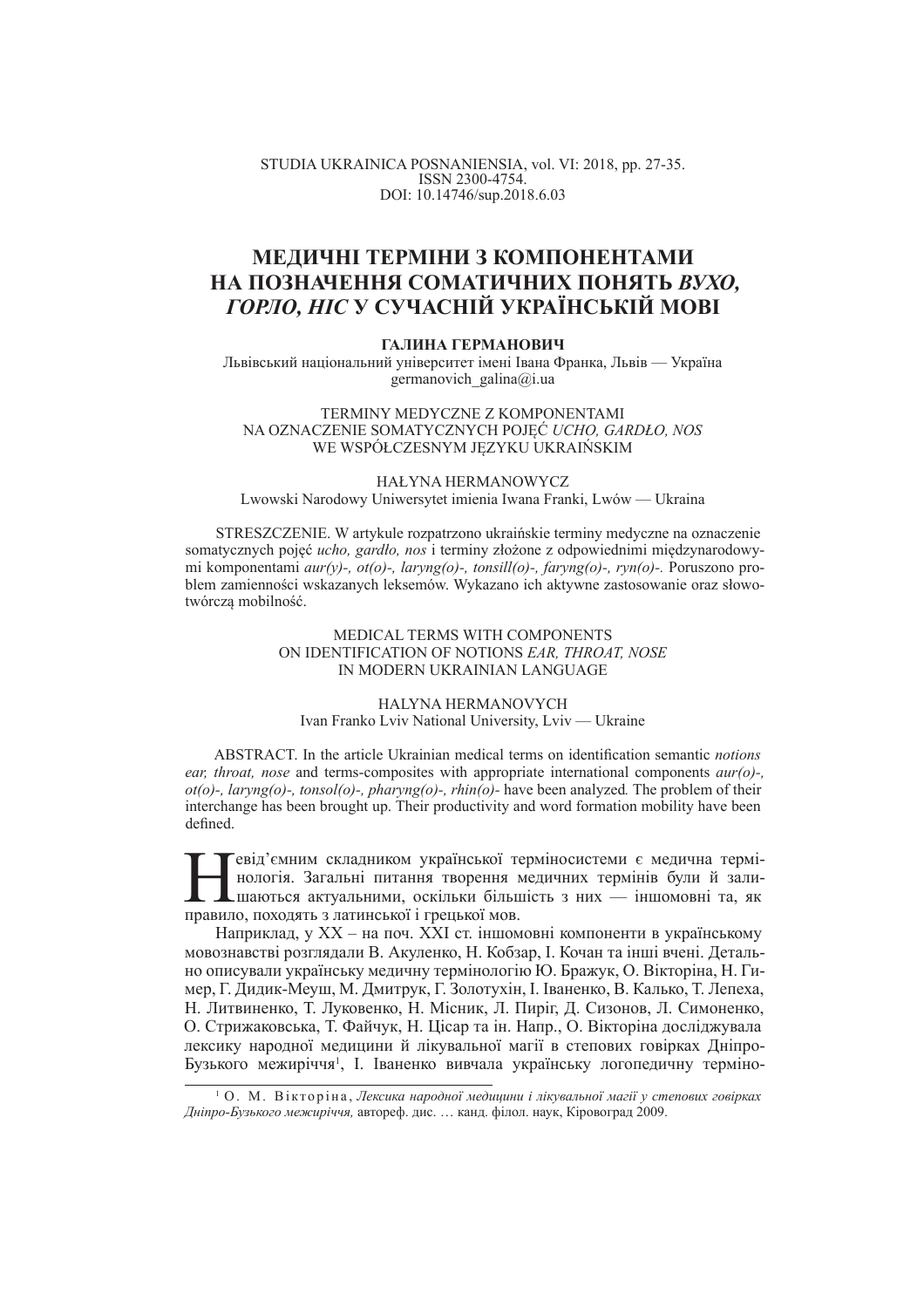# 28 Г. Германович

логію<sup>2</sup>, Т. Луковенко — українську гомеопатичну лексику<sup>з</sup>, Т. Файчук працювала над біологічною та медичною лексикою в лікарських порадниках XVI – XVIII ст.<sup>4</sup> тощо.

Основою професійного мовлення медика є вживання фахових термінів високого рівня стандартизації, точність формулювань, доречність і логічність викладу. Отже, аналізуючи лексичний склад фахового мовлення медика, виявлено, що левову частку в ній посідає термінологічна лексика, а українські компоненти ще не були в полі зору дослідників. Медична лексика є однією з найдавніших терміносистем. Вона формувалася як на світовій, так і на власній мовній основі. Розвиток та влосконалення меличної термінології можна простежувати через наукові праці, фахові посібники, меличні словники,

У цій статті з'ясуємо, чи відповідають медичні терміни з компонентами на позначення соматичних понять вухо, горло, ніс та терміни-композити з міжнародними відповідниками *аур*(*и*)-, *от*(*o*)-, ларинг(*o*)-, тонзил(*o*)-,  $\phi$ аринг(о)-, рин(о)- таким вимогам термінологічної норми: 1) співвіднесення терміна з поняттям; 2) однозначність терміна в межах певної термінологічної си $c$ теми; 3) точність; 4) нейтральність; 5) системність; 6) наявність чіткої дефініції; 7) короткість (стислість) у плані вираження: 8) відсутність синонімів чи омонімів у межах однієї терміносистеми; 9) доброзвучність та словотвірна мобільність; 10) нормативність, тобто відповідність нормам сучасної літературної мови<sup>5</sup>, чи співвідносяться терміни з національними та міжнародними компонентами між  $c$ <sup>060 $\mu$  $c$ </sup>

Мета статті — схарактеризувати українські медичні терміни з компонентами на позначення соматичних понять вухо, горло, ніс та терміни-композити з відповідними міжнародними компонентами *ayp(u)-, от(о)-, ларинг(о)-*,  $m$ *онзил(о)-, фаринг(о)-, рин(о)-* за лексико-семантичними групами та парадигматичними відношеннями; виявити їхню словотвірну мобільність у сучасній українській літературній мові.

Об'єкт лослілження — меличні терміни-композити із соматичними компонентами. Предмет — їхні лексико-семантичні ознаки, особливості термінів із запозиченими та національними компонентами. Матеріал зібрано з Медичного *ілюстрованого словника Дорланда* (2007), Українсько-латинськоанглійського тлумачного словника М. Павловського, Л. Петрух, І. Головко (1995), *ɍɤɪɚʀɧɫɶɤɨ-ɥɚɬɢɧɫɶɤɨ-ɚɧʉɥɿɣɫɶɤɨɝɨ ɦɟɞɢɱɧɨɝɨ ɟɧɰɢɤɥɨɩɟɞɢɱɧɨɝɨ ɫɥɨɜника* (укладачі Л. Петрух, І. Головко) (2013), *Тлумачного словника медичних термінів* Н. Литвиненко, Н. Місник (2010), *Нового словника іншомовних слів* Л. Шевченко, О. Ніки, О. Хом'як, А. Дем'янюк (2008) та *Словника чужослів* П. Штепи (1977).

 $\alpha_{\text{MA}}$  (гр. *soma* — тіло): 1) тіло на вілміну віл психіки: 2) тканина тіла на відміну від зародкових клітин; 3) тіло тканини<sup>6</sup>. У *Новому словнику іншомовних* 

<sup>2</sup> ȱ. Ɇ. ȱ ɜ ɚ ɧ ɟ ɧ ɤɨ , *ɍɤɪɚʀɧɫɶɤɚ ɥɨɝɨɩɟɞɢɱɧɚ ɬɟɪɦɿɧɨɥɨɝɿɹ: ɫɬɪɭɤɬɭɪɚ, ɫɟɦɚɧɬɢɤɚ, ɮɭɧɤɰɿɨнування*, автореф. дис. ... канд. філол. наук, Сімферополь 2010.

<sup>&</sup>lt;sup>3</sup> О. Т. Луковенко, Українська гомеопатична лексика, автореф. дис. ... канд. філол. наук, Донецьк 2011.

<sup>4</sup> Ɍ. Ƚ. Ɏ ɚ ɣ ɱ ɭ ɤ , *Ȼɿɨɥɨɝɿɱɧɚ ɬɚ ɦɟɞɢɱɧɚ ɥɟɤɫɢɤɚ ɜ ɥɿɤɚɪɫɶɤɢɯ ɩɨɪɚɞɧɢɤɚɯ ɏVȱ – ɏVȱȱȱ ɫɬ.,*  автореф. дис. ... канд. філол. наук, Київ 2004.

 $^5$  I . М. Кочан, Українська наукова лексика: міжнародні компоненти в термінології, навч. посіб., Київ 2013, с. 57–58.

<sup>&</sup>lt;sup>6</sup> Українсько-англійський ілюстрований медичний словник Дорланда (переклад 30-го, американського видання), у 2 томах, Львів 2007, т. 2, с. 1679.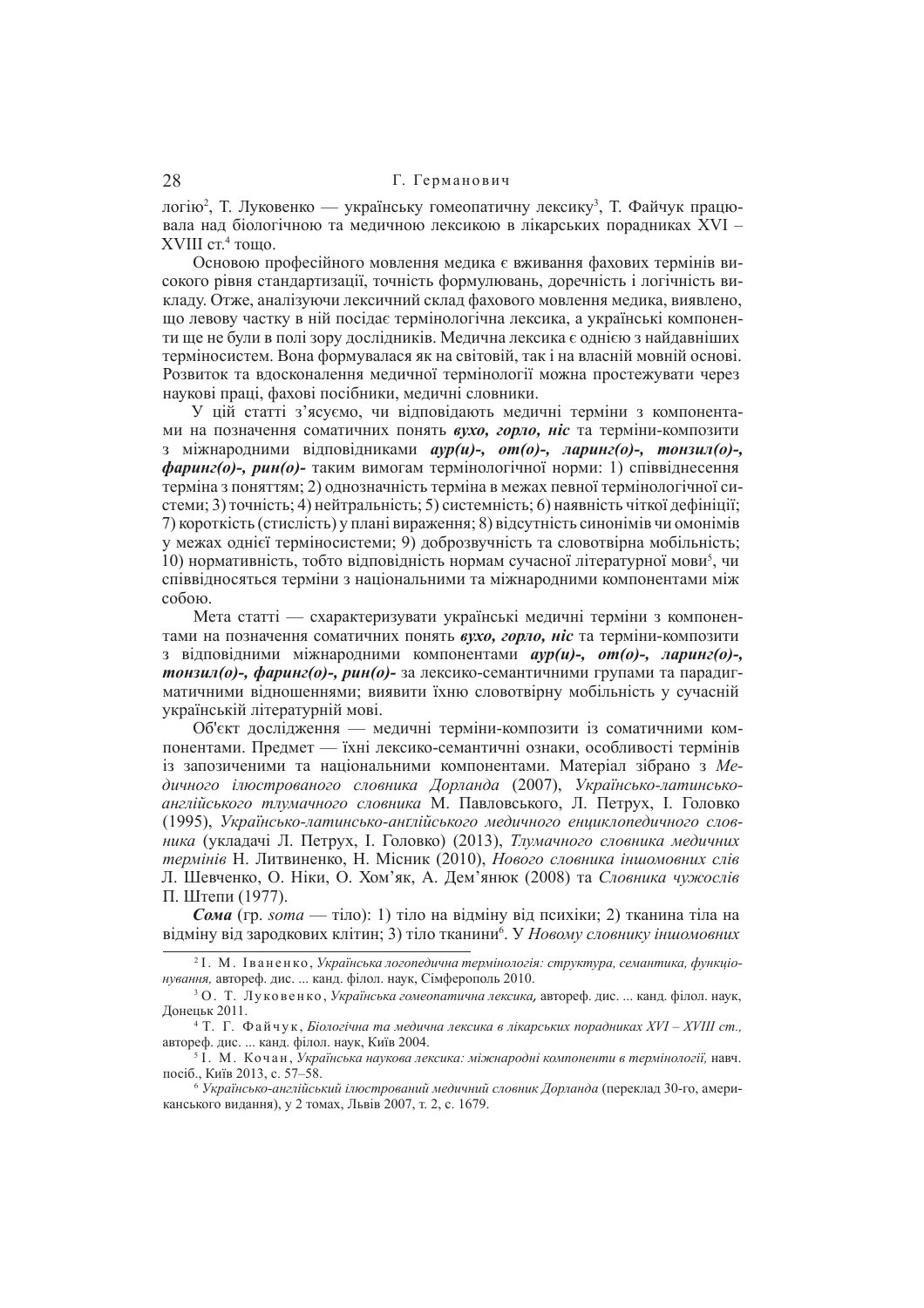*слів* термін "*сома*" має два значення: 1) (гр. soma = тіло) — мед. тіло організму, крім материнських клітин спор у рослин і клітин зародкового шляху або статевих клітин у тварин; термін увів німецький біолог А. Вейсман; 2) (д.-інд. Syma) — у давньоіндійській міфології — божественний галюцинований напій (cik) і божество цього напою, що відігравав важливу роль в обрядах жертвоприношень. Окремо виділено *сомато*- (гр. soma, — atos = тіло) — у складних словах позначає "тілесний"7.

Актуальність дослідження термінів із соматичними компонентами зумовлена необхідністю встановити специфіку соматичного символу в термінікомпозиті та визначити лексико-синтаксичні особливості слів з такими компонентами. Зазначимо, що в українській меличній мові існують терміни, що складаються з міжнародних терміноелементів грецького чи латинського походження, а також українського походження. Лексеми із соматичними компонентами є лише в медичній галузі. До соматичних міжнародних компонентів належать: карді(о)-, гем(о)-(гемат(о)-), от(о)-, офтальм(о)-, псих(о)- та ін. В українській мові наявні такі вілповілники: *кров. серие. вухо. око. голова* та ін. Серел соматичних компонентів уживають і застарілі слова, як-от: *вуста, чоло, перст.* 

Розглянемо лексеми з компонентом  $\epsilon v x / o$  - та міжнародними компонента**ми** *ayp(u)***-,**  $om(o)$ -.  $Byx(o)$ - — "auricle [лат. auricula] (визн. 1); auris [лат. auris; грец. ous] (визн. 2). 1) частина зовнішнього вуха, не розмішена в голові. Ін. назва *вушна раковина*: 2) орган слуху й рівноваги. Склалається із зовнішнього вуха, середнього вуха і внутрішнього вуха<sup>38</sup>. Аури- aur(i) [лат. auris вухо] частина складних слів, що означають зв'язок з вухом<sup>9</sup>. **Ото-** ot(o)- [грец. *ous* вухо] частина складних слів, що вказує на відношення до вуха<sup>10</sup>.

Найбільше лексем із шими компонентами зафіксовано в *Медичному ілюєтрованому словнику Дорланда*. Компонент *вух(о)*- є частиною семи лексем, *ayp(u)-* дексем, з компонентом *om*(o)- налічується 44. Виявлено також лексеми *аурид*, **аvрин та вvико**, що не мають вілношення до органа слуху, напр., **вvико** — 1) передсерля: 2) невеличкий орган. ортолонтичне з'єлнання, що зазвичай використовується з боком, сплавленим або припаяним для кращого ротаційного контролю<sup>11</sup>.

За допомогою компонента вухо утворилися такі складні терміни, як: вухо  $a$ віатора, Блейнвілля вуха, вухо боксера, Вільдермута вухо, внутрішнє вухо, волосате вухо, гонконгівське вухо, Дарвіна вухо, вухо діабетика, згорнуте вухо, зовнішнє вухо, кагоське вухо, вухо "кажана", келихоподібне вухо, котяче вухо, *Ɇɨɪɟɥɹ ɜɭɯɨ, Ɇɨɰɚɪɬɚ ɜɭɯɨ, ɜɭɯɨ ɩɥɚɜɰɹ, ɜɭɯɨ ɩɥɹɠɧɢɤɚ, ɜɭɯɨ ɫɚɬɢɪɚ, ɫɟɪɟɞɧɽ ɜɭɯɨ, ɫɿɧɝɚɩɭɪɫɶɤɟ ɜɭɯɨ, ɬɪɨɩɿɱɧɟ ɜɭɯɨ, ɜɭɯɨ ɮɚɜɧɚ, ɲɢɣɧɟ ɜɭɯɨ<sup>12</sup>* .

У Новому словнику *іншомовних слів*, який уклали Л. Шевченко, О. Ніка, О. Хом'як, А. Дем'янюк (2008), виокремлено 5 лексем із частиною *avp(u)*та 16 лексем із частиною **от (о)**- і тільки 18 з них використовуються на позначення медичних термінів, напр.: аурикула (аврикула), аурикулодіагностика,  $\alpha$ урикулярний $^{13}$ , отодектоз, отоларинголог, отоліти, отологія, оторея,

<sup>&</sup>lt;sup>7</sup> Л. І. Шевченко, О. І. Ніка, О. І. Хом'як, А. А. Дем'янюк, Новий словник іншомовних слів, за ред. Л. І. Шевченко, Київ 2008, с. 570.

<sup>8</sup> *ɍɤɪɚʀɧɫɶɤɨ-ɚɧɝɥɿɣɫɶɤɢɣ ɿɥɸɫɬɪɨɜɚɧɢɣ ɦɟɞɢɱɧɢɣ ɫɥɨɜɧɢɤ Ⱦɨɪɥɚɧɞɚ*..., ɬ. 1, ɫ. 141.

 $9$  Там само.

 $10$  Там само, т. 2, с. 1264.

<sup>&</sup>lt;sup>11</sup> Там само, т. 1, с. 328.

 $12$  Там само, т. 1, с. 327–328.

<sup>&</sup>lt;sup>13</sup> Л. І. Шевченко, О. І. Ніка, О. І. Хом'як, А. А. Дем'янюк, зазнач. джер., с. 73.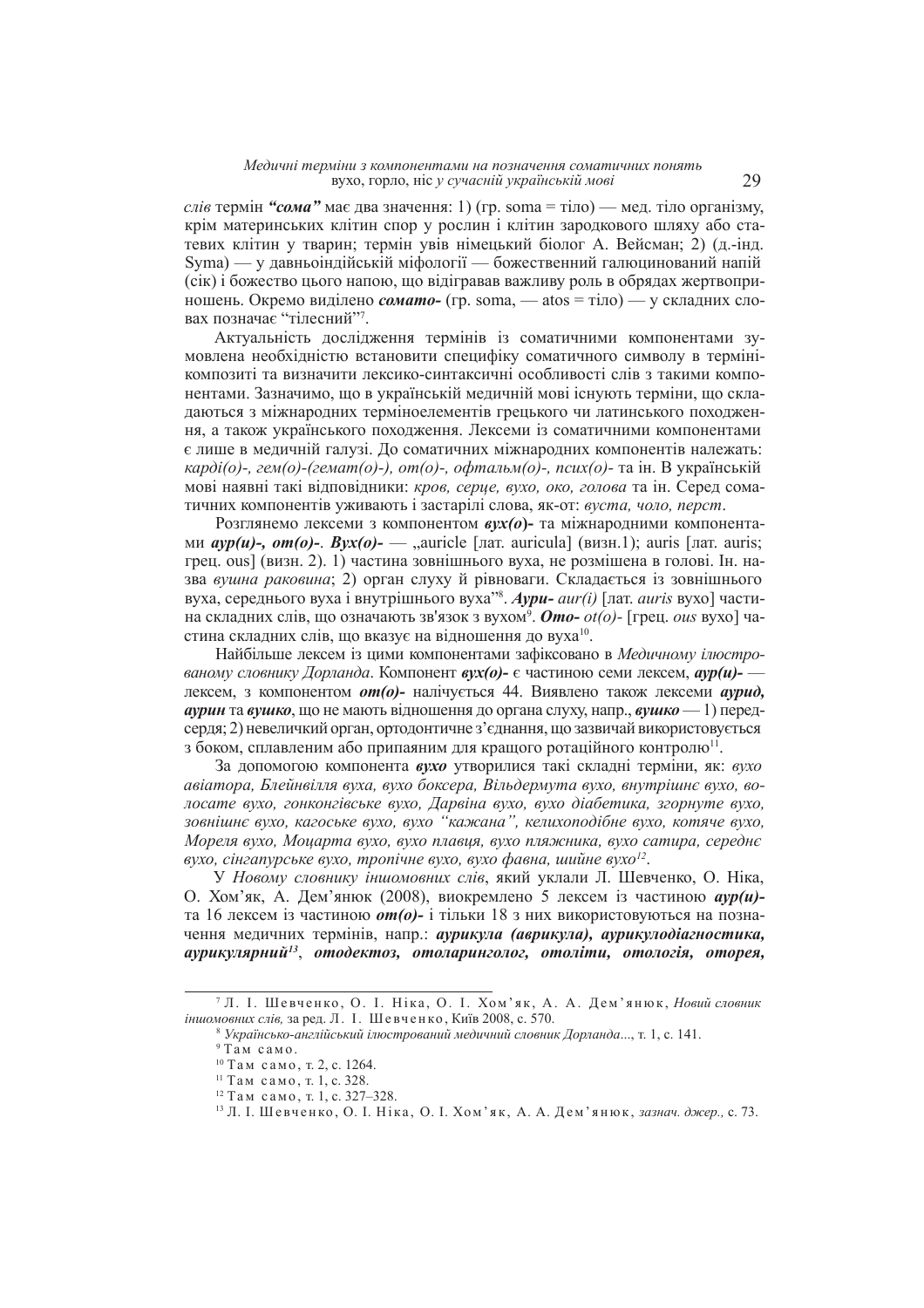отосклероз та інші<sup>14</sup>. Лексеми аурикулярія — "базидіальний гриб родини аурикулярієвих, що росте на хмизу<sup>5</sup>, аурипігмент — "мінерал класу сульфідів золотаво-жовтого кольору з алмазним блиском"<sup>15</sup> та *отоманка* — "засновник Османської імперії"<sup>16</sup>.

У цих словниках зафіксовано медичні терміни *аускультація*, *аускуль***тативний,** у яких перша частина *ау*-. Вони стосуються *органа слуху*, напр., **аускульпація** — вислуховування звуків організму здебільшого для з'ясування стану легень, серця, плеври, черевної порожнини та ін. органів, а також для діагностики вагітності<sup>17</sup>.

Yci слова з компонентом *ayp(u)-, om(o)-* позначають: 1) процеси:  $\alpha$ урикулотерапія, ауринарій, отографія, отодинія, отоміаз, отопласти*ка*, *ототоксичність* та ін., напр., **отоскопія** — дослідження вуха за допомогою отоскопа<sup>18</sup>; 2) **назви захворювання**: *отит, отобіоз, отоенцефаліт*, *ɨɬɨɥɿɬ, ɨɬɨɦɚɫɬɨʀɞɢɬ, ɨɬɨɦɿɤɨɡ, ɨɬɨɦɭɤɨɪɦɿɤɨɡ, ɨɬɨɩɿɨɪɟɹ, ɨɬɨɪɟɹ, ɨɬɨcклероз, отоспонгілоз, отоцист, напр., отоцефалія — вроджена аномалія, що* характеризується вілсутністю внутрішньої шелепи і сполучення вух нижче об- $\pi \hat{H}$ ччя<sup>19</sup>; 3) такий, що стосується органа, його захворювання або ліє на ньо**ɝɨ**: *ɚɭɪɢɤɭɥɨɜɟɧɬɪɢɤɭɥɹɪɧɢɣ, ɚɭɪɢɤɭɥɹɪ, ɚɭɪɢɤɭɥɹɪɧɢɣ, ɨɬɢɬɧɢɣ, ɨɬɨɝɟɧɧɢɣ,*   $\overline{\text{6}}$ *ютодектиновий, отоконій, отокраніальний, отологічний, отоневрологічний,*  $\delta$  отосклеротичний, ототоксичний, напр., **отофарингеальний** — такий, що стосується вуха і глотки<sup>20</sup>; 4) меличні прилади, інструменти: *avpickon, ото*-*<i>minkc* — слухова труба<sup>21</sup>; 5) назви фахівців:  $\boldsymbol{\delta}$ *ыного* — фахівець у галузі отології<sup>22</sup>; 6) **назви наук, розділів, спеціальностей**:  $\delta$ *ютоларингологія, оториноларингологія, отологія, отоневрологія,* напр., *оторинологія* — розділ медицини, що займається діагностикою, лікуванням i профiлактикою захворювань вуха та носа<sup>23</sup>; 7) клiтини, роди: *отобiус*, *Ифиситор*, напр., *отодектес* — рід коростяних кліщів родини Psoroptidae. O. cynotis паразитує в зовнішніх вушних каналах котів, собак, лисиць  $i$  тхорів, викликаючи отолексичну коросту і отоакаріаз<sup>24</sup>; 8) **лілянка орга**на: *отокраніум* — ділянка кам'янистої частини скроневої кістки, що оточує кістковий лабіринт<sup>25</sup>.

Слів із компонентом **вих(о)**- значно менше (6 лексем). Вони вілносяться до ɨɞɧɿɽʀ ɝɪɭɩɢ — **ɬɚɤɢɣ, ɳɨ ɫɬɨɫɭɽɬɶɫɹ ɨɪɝɚɧɚ**: *ɜɭɯɨɩɨɞɿɛɧɢɣ, ɜɭɲɤɨ-ɲɥɭɧɤɨɜɢɣ,*   $B$ ушний, вушно-скроневий, вушно-черепний, напр., вушно-носовий — такий, що стосується вуха і носа $2^6$ .

Загальновживане слово "**горло"** (1) глотка; 2) зів; 3) передня частина шиї<sup>27</sup> в медицині має відповідники-терміни гортань та глотка. Гортань — larynx

 $14$  Там само, с. 440–441.

 $15$  Tam camo, c. 73.

 $16$  Там само, с. 441.

<sup>&</sup>lt;sup>17</sup> Українсько-англійський ілюстрований медичний словник Дорланда..., т. 1, с. 141.

 $18$  Там само, т. 2, с. 1265.

 $19$  Там само.

 $20$ Там само.

 $21$  Там само, т. 2, с. 1264.

 $22$  Там само.

 $23$  Там само.

 $24$  Там само.

<sup>&</sup>lt;sup>25</sup> Там само.

 $26$  Там само, т. 1, с. 328.

 $27$  Там само, т. 1, с. 458.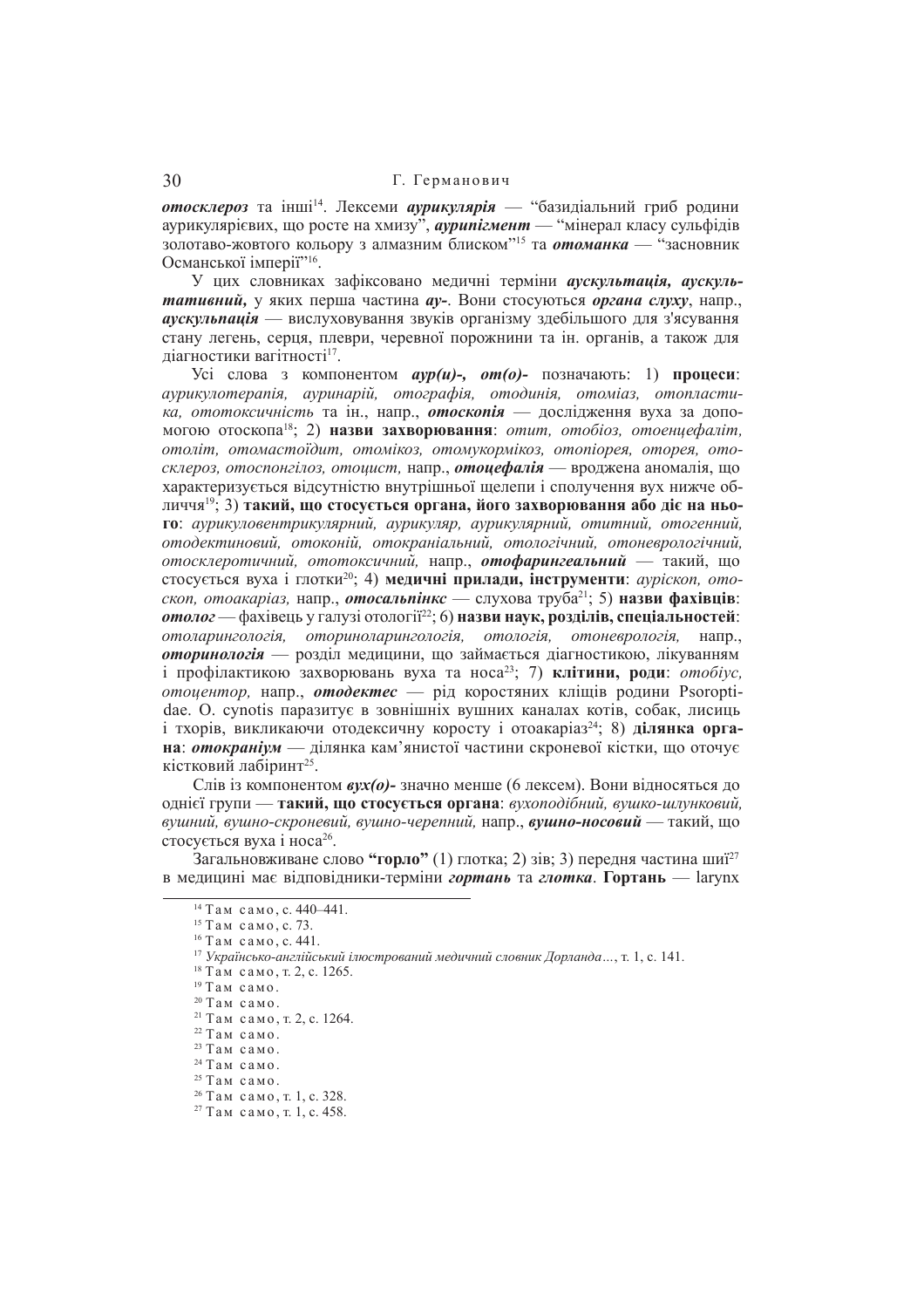#### $M$ едичні терміни з компонентами на позначення соматичних понять вухо, горло, ніс *у сучасній українській мові*

(лат., від грец.) м'язово-хрящова структура, вистелена слизовою оболонкою, з'єднана з верхньою частиною трахеї і глоткою нижче язика та під'язикової кістки; основний сфінктер, що захищає вхід до трахеї і функціонує як головний орган. Утворена дев'ятьма хрящами, з'єднаними зв'язками і вісьма м'язами<sup>28</sup>. Глотка pharynx [грец. "горло"] м'язово-перетинчастий прохід між ротовою порожниною та хоанами і гортанню та стравоходом. Частина глотки, розмішена више віл рівня м'якого пілнебіння, становить носову частину глотки і з'єднується зі слуховою трубою<sup>29</sup>. Ці українські соматичні компоненти мають відповідники ларинг(о)- ("laryng(o) — частина складних слів, що означає належність до гортані"<sup>30</sup>), **тонзил(о)-** ("tonsill(o) — частина складних слів, що вказує на зв'язок із мигдаликом або мигдаликами"<sup>31</sup>), *фаринг(о)*- ("pharyng(o) — частина складних слів, що вказує на зв'язок з глоткою"<sup>32</sup>). У *Медичному ілюстрованому словнику Дорланда* зафіксовано 10 лексем з компонентом глот*ка*, *гортань* — три лексеми, *ларинг*(*о*)- — не частина 42 лексем, тонзил(о)-8 лексем, **фаринг(о)-** — 34 лексеми. Усі ці слова можна поділити на такі групи: 1) **процеси:** глотографія, ларингектомія, ларингограма, ларингометрія, дарингопластика, ларингоскопія, тонзилотомія, фарингалгія, фарингодинія, *фарингоскопія* та ін., напр., *тонзилектомія* — хірургічне видалення мигда- $\hat{A}$ **ѝка або мигдаликів**<sup>33</sup>; 2) **назви захворювання**: *ларингальгія*, *ларингопараліч*, ларингопатія, ларингопіоцеле, ларингоптоз, ларингосклерома, ларинготубер*кульоз, ларингофарингіт, тонзиліт, тонзиломікоз, тонзилопатія, фарингіт,*  $\phi$ арингітид, фарингокератоз, фаринголарингіт, фаринголіз, фаринголіт, фа*рингоцеле* та ін., напр., *ларингіт* — запалення гортані, звичайно із сухістю та болючими відчуттями в горлі, хрипотою, кашлем і утрудненим ковтанням<sup>34</sup>; 3) такий, шо стосується органа, його захворювання або ліє на нього: *гор* $m$ *анний, глотковий, глотково-гортанний, глотково-носовий, глотково-ротовий,* дарингітний, ларингоскопічний, тонзилітний, фарингеальний, фарингектазія, *фарингітний* та ін., напр., *горловий* — 1) такий, що стосується зіву: 2) веляр- $HH\ddot{H}^{35}$ ; 4) меличні прилали, інструменти: ларингоскоп, ларингостат, ларингостробоскоп, ларинготом, фарингоскоп, напр., фаринготом — різальний нетрумент, який використовують при хірургії глотки<sup>36</sup>; 5) **назви фахівців**: *ларингоскопіст* — спеціаліст з ларингоскопії<sup>37</sup>; 6) назви наук, розділів, спеціальностей: ларингологія — розділ медицини, що має справу з горлом, глоткою, гортанню, носоглоткою і трахеобронхіальним деревом<sup>38</sup>.

Ɉɩɪɚɰɸɜɚɜɲɢ ɥɟɤɫɟɦɢ ɿɡ ɤɨɦɩɨɧɟɧɬɚɦɢ *ɥɚɪɢɧɝ(ɨ)-, ɬɨɧɡɢɥ(ɨ)-, ɮɚɪɢɧɝ(ɨ)*  у Новому словнику *іншомовних слів*, виявлено 16 слів, що мають належність до медицини i є частинами слів iз соматичними компонентами (*ларингалізація*, дарингальний, ларингіт, ларингоектомія, ларинголог, ларингологія, ла- $\bm{D}\boldsymbol{u}$ нгоскоп. *ларингоскопія, ларингостазм, ларингостеноз, ларинготомія,* 

 $28$  Там само, т. 1, с. 328.

 $29$  Там само, т. 1, с. 439. <sup>30</sup> Там само, т. 1, с. 939.

 $31$  Tam camo, T. 2, c. 1815.

 $32$  Там само, т. 2, с. 1881.

<sup>&</sup>lt;sup>33</sup> Там само, т. 2, с. 1815.

<sup>&</sup>lt;sup>34</sup> Там само, т. 1, с. 939.

 $35$   $TaM$   $caMO$ .

<sup>&</sup>lt;sup>36</sup> Там само, т. 2, с. 1882.

<sup>&</sup>lt;sup>37</sup> Там само, т. 1, с. 940.

 $38$  Там само, т. 1, с. 939.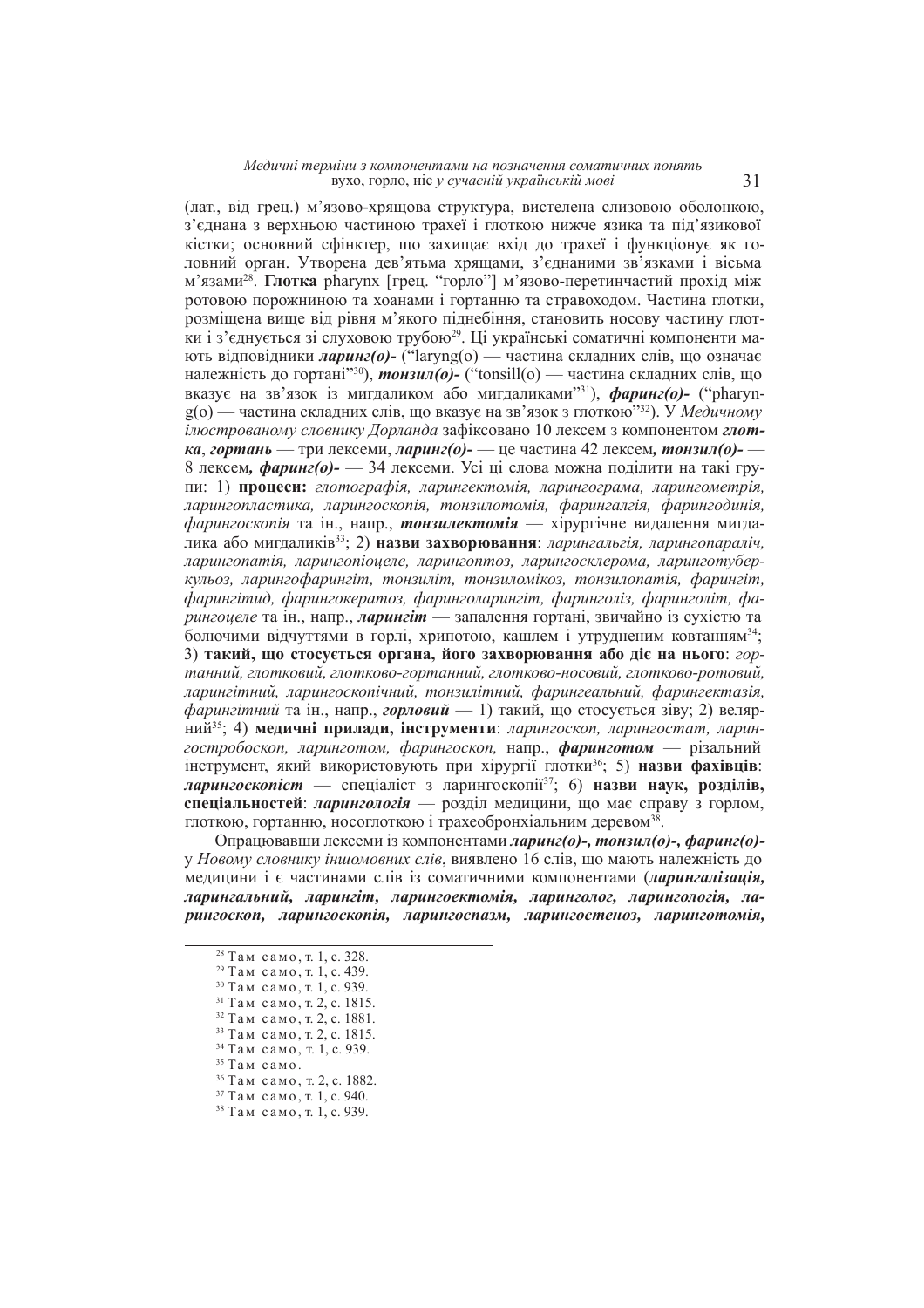# 32 Г. Германович

ларинготрахеїт $^{39},$  тонзиліт $^{40},$  фарингіт, ларингоскоп, фарингоскопія $^{41})$ і тільки одна лексема ларингофон — "спеціальний мікрофон для перетворення акустичних коливань в електричні, що знаходиться біля гортані та є частиною телефонного апарата в шоломі льотчика, космонавта, танкіста"<sup>42</sup> — має інше значення.

Особливими є лексеми з компонентом *ніс*-, оскільки виявлено частинку *нос(о)*- (притаманно українській мові чергування звуків *і*з *о*) та наз- (від латинського nasus), а також слова з грецькими відповідниками рин(о)- та рин-. Ніс (лат. nasus; грец. Rhis) 1. Спеціальний орган обличчя, де містяться початковий відділ дихальної системи, і рецептори відчуття нюху<sup>43</sup>. Рин(о)- rhin(о)- [грец. rhis] частина склалних слів, що вказує на зв'язок з носом чи носополібним утворенням<sup>44</sup>. У Медичному ілюстрованому словнику Дорланда зафіксовано 25 лексем  $i_3$  частинами *нос(о)-*, *наз-* та 59 — *з рин(о)-*, які можна поділити на такі групи: 1) процеси: риноентомофторомікоз, ринокантектомія, риноманометрія, рино*пластика, ринорафія, ринорея* та ін., напр., *риноскопія* — огляд носових ходів pиноскопом<sup>45</sup>; 2) **назви захворювання**; *назосептин*, *назофарингіт, риноан* $m$ рит, риновірус, ринодинія, ринокіфоз, риноларингіт, риноліт, риномікоз, ри*нонекроз, ринедема, риніт* та ін., напр., *риносальпінгіт* — запалення слизової  $\overline{6}$ оболонки носа та євстахієвої труби<sup>46</sup>; 3) такий, що стосується органа, його захворювання або діє на нього: носо-бронхіальний, носовий, носо-війковий,  $HOCOZIOMKOBU\tilde{u}$ ,  $HOCO-ZV\tilde{O}HU\tilde{u}$ ,  $HOCO-CIbO3O8U\tilde{u}$ ,  $DUHOGIDVCHU\tilde{u}$ ,  $DUHOZeHHU\tilde{u}$ ,  $DUHO-CDI$ *пластичний* та ін., напр., риноскопічний — такий, що стосується риноскопії<sup>47</sup>; 4) медичні прилади, інструменти: назофаринголарингоскоп, назофарингоскоп, риноманометр, ринометр, напр., риноскоп — інструмент для огляду носа<sup>48</sup>; 5) **назви фахівців**: ринолог — фахівець із ринології<sup>49</sup>; 6) **назви наук, розділів, спеціальностей**: риноларингологія, напр., ринологія — наука, що вивчає ніс та його хвороби<sup>50</sup>; 7) клітини, роди: носоглоткові ґедзі, риновіруси, ринокладієлла, напр., **ринеструс** — pin мух ролини Oestridae, які вілкладають личинки в носових ходах коней (Європа, Азія та Африка)<sup>51</sup>; 8) ділянка органа: носоглотка, *назоспінальна, риноцеле, риненцефалон, напр., риніон* — цефалометрична точка, розміщена на нижньому кінці шва між носовими кістками<sup>52</sup>.

Компонент ніс є частиною таких склалних термінів: *зовнішній ніс. ніс коллі*. poзчеплений ніс, сідлоподібний ніс<sup>53</sup> та ніс горбатий, "ніс дога", ніс загостре*ɧɢɣ, ɧɿɫ ɩɨɞɜɿɣɧɢɣ, ɧɿɫ ɫɿɞɥɨɩɨɞɿɛɧɢɣ<sup>54</sup>* .

- 46 Там само, т. 2, с. 1541.
- $47$  Там само.
- 48 Там само.
- <sup>49</sup> Там само, т. 2, с. 1540.
- $50$  Там само.
- 51 Там само, т. 2, с. 1539.
- $^{\rm 52}$ Там само.
- <sup>53</sup> Там само, т. 1, с. 1191.

<sup>54</sup> Українсько-латинсько-анґлійський медичний енциклопедичний словник, у 4 томах, укладачі: Л. І. Петрух, І. М. Головко, Київ 2013, т. 2, с. 738.

<sup>&</sup>lt;sup>39</sup> Л. І. Шевченко, О. І. Ніка, О. І. Хом'як, А. А. Дем'янюк, зазнач. джер., с. 342. 40 Там само, с. 598.

 $41$  Там само, с. 619.

<sup>42</sup> Там само, с. 342.

<sup>&</sup>lt;sup>43</sup> Українсько-англійський ілюстрований медичний словник Дорланда..., т. 1, с. 1191.

<sup>&</sup>lt;sup>44</sup> Там само, т. 2, с. 1540. <sup>45</sup> Там само, т. 2, с. 1541.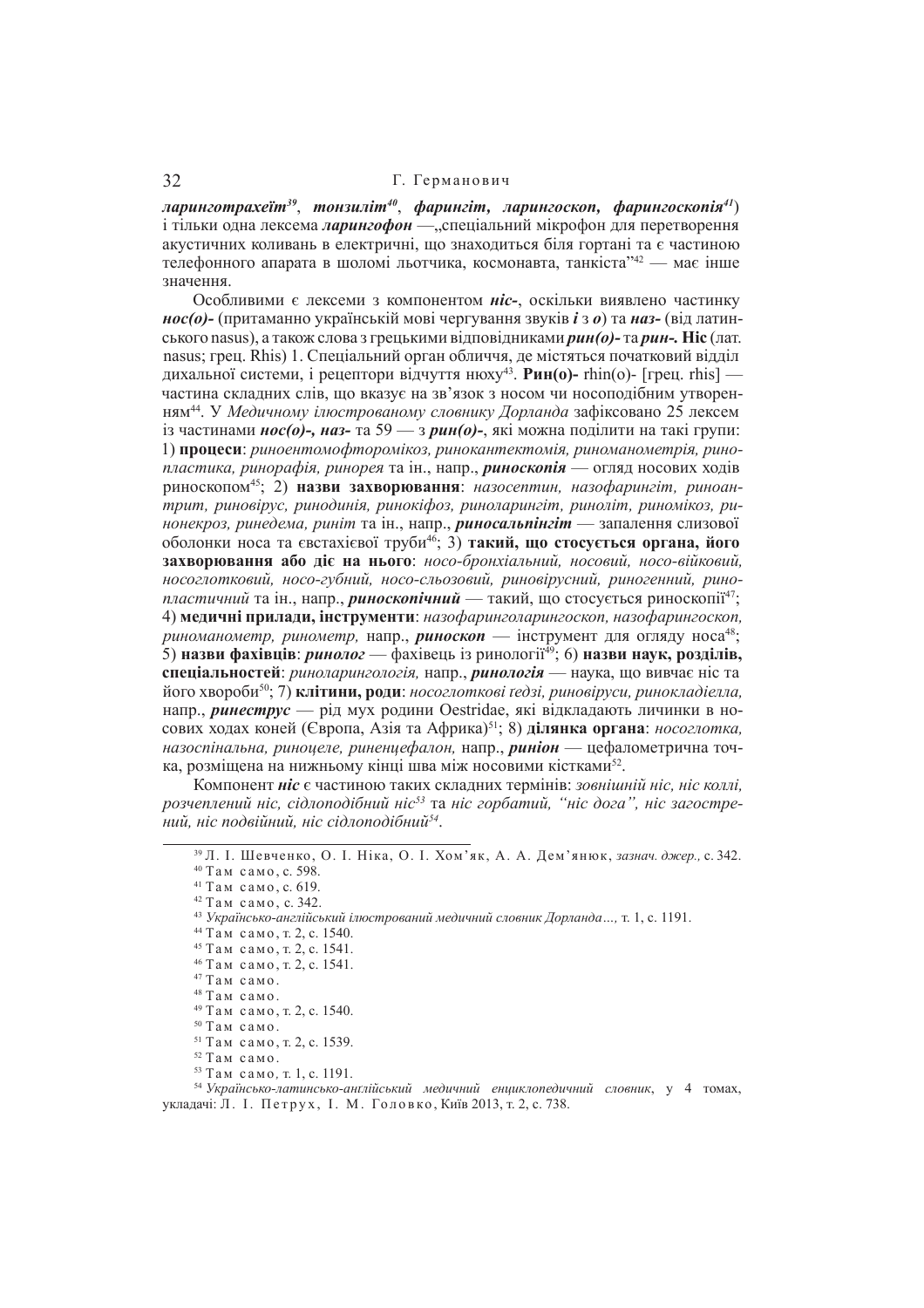У *Новому словнику іншомовних слів* зафіксовано одну лексему із частинкою  $pen(o)$ - (реніт) на позначення медичного терміна та три лексеми з латинським відповідником **наз-**. Ці слова мають відношення до носа, хоча не є медичними термінами (назалізація, назалізувати, назальний<sup>55</sup>).

Полісемія зафіксована в таких словах: *аурикулярний* — 1. Вушний; такий, що стосується вушка. 2. Слуховий, вушний; такий, що стосується вуха<sup>56</sup>, *отоліт* — 1. Статоконій. 2. Кристали кальцію у внутрішньому вусі хребетних тварин або в отоцисті безхребетних<sup>57</sup>, **отоцист** — 1. Слуховий пухирець у зародка, зародок внутрішнього вуха. 2. Слухова сумка в деяких тварин<sup>58</sup>, горловий — 1. Такий, що стосується зіву. 2. Велярний<sup>59</sup>, носовий — 1. Такий, що стосується носа. 2. Звук мови, що виникає при проходженні потоку повітря через ніс $60$ .

Незважаючи на полісемію того чи іншого слова, кожне зі значень стосується вуха, горла чи носа.

Серед опрацьованих термінів виявлено синонімію: *ауріскоп*, **ото***скоп* — інструмент для візуального обстеження вуха та визначення рухомості барабанної перетинки<sup>61</sup>; отодектична короста, паразитарний отит. *отоакаріаз* — ураження вуха в котів, собак та ломашніх кроликів клішами<sup>62</sup>; *отодинія***, оталгія** — біль у ділянці вушної раковини чи зовнішнього слухового ходу<sup>63</sup>; статоконій — одна з дрібних вапняних гранул у желатинозній статоконієвій мембрані, що увінчує присінкові плями (мембрана статоконій).  $I<sub>H</sub>$ . назви *отоліт, отоконій і вушний кристал*<sup>64</sup>; отоцентр, **аноцентор** — рід кліщів родини Ixodidae<sup>65</sup>; *ларингопараліч, ларингоплегія* — параліч гортані<sup>66</sup>;  $\phi$ арингалгія, фарингодинія — біль у глотці<sup>67</sup>; риналгія — біль у носі. Ін. назва  $\overline{p}$ инодинія<sup>68</sup>; ринокантектомія, риномектомія — висікання внутрішнього кута **ока<sup>69</sup>;** *ринолалія* — змінена мова внаслідок певної аномалії носових структур.  $\overline{H}$ н. назви гнусавість, гугнявість<sup>70</sup>; ринорагія, **епістаксис** — кровотеча з носа; ін.  $\mu$ азва *носовий крововилив<sup>71</sup>; ринофарингеальний, носоглотковий — такий, шо* стосується носа і глотки<sup>72</sup>; **назофарингіт** — запалення носової частини глотки.  $I<sub>H</sub>$ . назва епіфарингіт і ринофарингіт<sup>73</sup>; ринофікомікоз, **риноентомофторо***мікоз* — форма ентомофторомікозу конідіобола, що характеризується розвитком великих поліпів у пілшкірних тканинах носа та приносових пазухах<sup>74</sup>: *назо*-

<sup>&</sup>lt;sup>55</sup> Л. І. Шевченко, О. І. Ніка, О. І. Хом'як, А. А. Дем'янюк, зазнач. джер., с. 407.

<sup>56</sup> *ɍɤɪɚʀɧɫɶɤɨ-ɚɧɝɥɿɣɫɶɤɢɣ ɿɥɸɫɬɪɨɜɚɧɢɣ ɦɟɞɢɱɧɢɣ ɫɥɨɜɧɢɤ Ⱦɨɪɥɚɧɞɚ…*, ɬ. 1, ɫ. 141.

<sup>&</sup>lt;sup>57</sup> Там само, т. 2, с. 1264.

<sup>&</sup>lt;sup>58</sup> Там само, с. 65.

<sup>&</sup>lt;sup>59</sup> Там само, т. 1, с. 458.

<sup>&</sup>lt;sup>60</sup> Там само, с. 785.

 $61$  Там само, т. 2, с. 1265.

<sup>&</sup>lt;sup>62</sup> Там само, с. 1264.

<sup>63</sup> Там само, с. 1259.

<sup>&</sup>lt;sup>64</sup> Там само, с. 1705.

 $65$  Tam camo, r. 1, c. 80.

<sup>66</sup> Там само, с. 940.

 $67$  Там само, т. 2, с. 1881.

<sup>&</sup>lt;sup>68</sup> Там само, с. 1539. 69 Там само, с. 1540.

 $70$  Там само.

 $71$  Tam camo, T. 1, c. 621.

<sup>72</sup> Там само, с. 1199.

<sup>73</sup> Там само, с. 1131.

<sup>&</sup>lt;sup>74</sup> Там само, т. 2, с. 1540.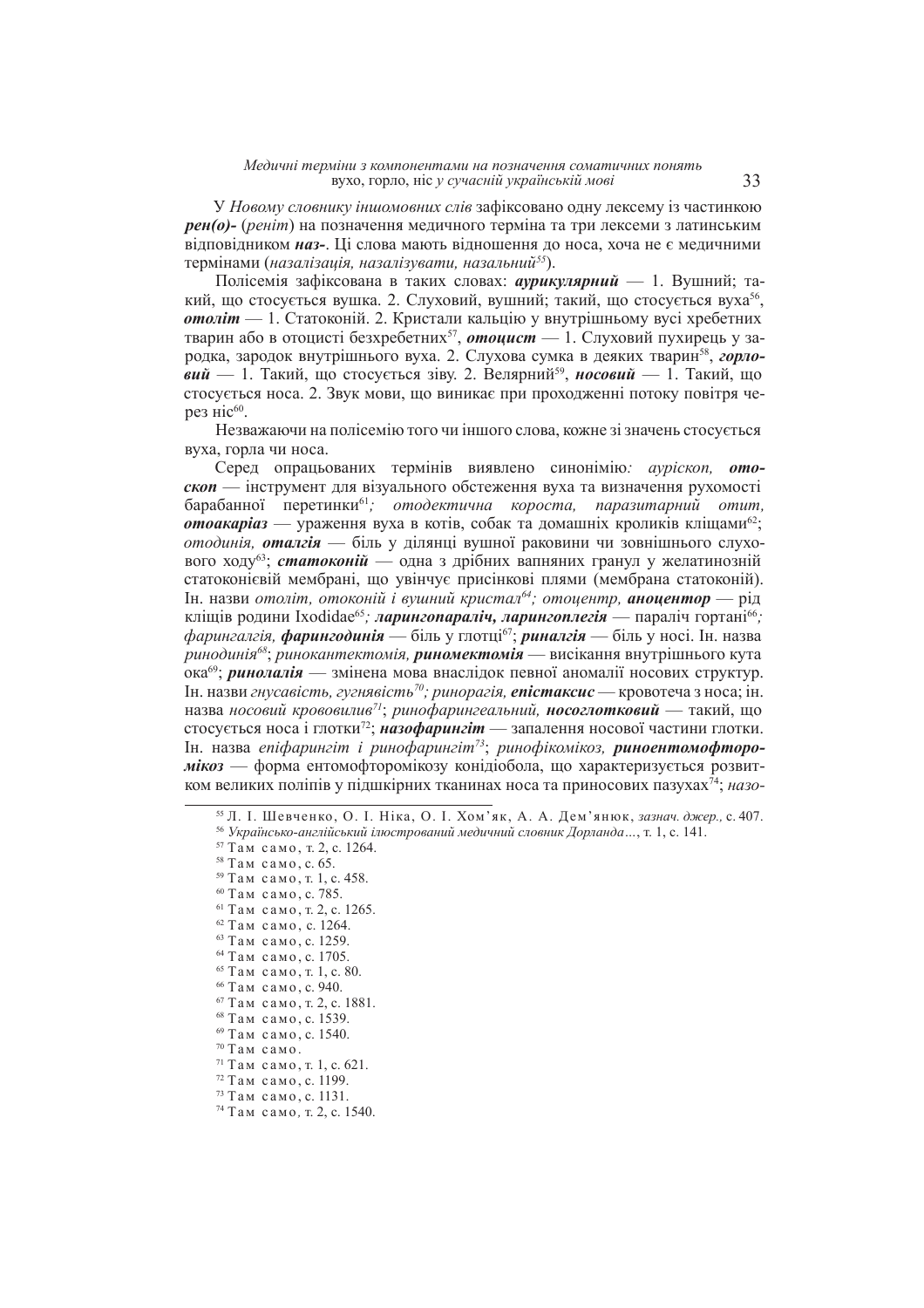## 34 Г. Германович

*гастральний, носо-шлунковий* — такий, що стосується носа і шлунка<sup>75</sup>; *риноманометр* — манометр, що використовується в риноманометрії. Ін. назва назо*манометр<sup>76</sup>; назосептальний, носово-перегородковий* — такий, що стосується носової перегородки<sup>77</sup>; назоціліарний, носо-війковий — такий, що стосується очей, брови і кореня носа чи такий, що уражає їх, напр., *носово-війковий нерв<sup>78</sup>.* 

*ɍɤɪɚʀɧɫɶɤɨ-ɥɚɬɢɧɫɶɤɨ-ɚɧʉɥɿɣɫɶɤɢɣ ɦɟɞɢɱɧɢɣ ɟɧɰɢɤɥɨɩɟɞɢɱɧɢɣ ɫɥɨɜɧɢɤ* полає синоніми до українських термінів із соматичним компонентом *нос(о)-*, напр∴носоверхньощелепний — назоатральний, носовійковий — назоциліарний, **носогорловий** — назофарингальний, носогубний — назолабіальний, но**солобовий** — назофронтальний, носоорбітальний — носоочноямковий,  $hoconosikosu\check{u}$  — назофальний, **нососльозовий** — назолакримальний, носо**шлунковий —** назогастральний, **носощічний —** назобукальний<sup>79</sup>.

Синонімія простежується як серед термінів іншомовного походження, так і в українських вілповілниках.

Нерідко вищезгадані соматичні компоненти можуть стояти в постпозиції або всередині, але лексичне значення "частина складних слів, що має зв'язок з вухом, горлом чи носом" зберігається, напр., аденосинусопневмопатія,  $\vec{a}$ денотонзилектомія, аденофарингіт, тошо, напр., **аносмія** — відсутність нюху<sup>80</sup>.

П. Штепа пропонує національні відповідники до слів на **от**(о)-, тонзил(о)-,  $\phi$ аринг(о)-, рин(о)-; отит — вухозапал, отографія — вухоопис, отологія — ву $x$  $\alpha$ знавство, отоскоп — дзеркальце (вушне), отофон — слухавка, тонзиліт **мигдалозапал,** фарингіт — **зівозапал**, ларинготомія — **зіворостин<sup>81</sup>,** назальний — **носовий<sup>82</sup>, риноблепорія — нежить**, ринокарцинома — **носопістряк**, ринологія — <mark>носознавство</mark>, ринорагія — <mark>носокровотеча<sup>83</sup>.</mark>

Проблема взаємозаміни лексем залишається вілкритою і нелостатньо вивченою до сьогодні. Виявлено, що медичний термін нежить (1. Катаральні вилілення із слизової оболонки носа в немовлят при вродженому сифілісі. 2. Септицемія кролів<sup>84</sup>) не відповідає застарілому терміну *риноблепорія і сучас ному риніт* (запалення слизової оболонки носа<sup>85</sup>). Очевидно, не потрібно шукати міжнародним загальновживаним термінам українських відповідників.

Нині активно вживаються слова з опрацьованими соматичними компонентами, напр., *ринза* (ліки), *називіт* (ліки), про що свідчать засоби масової інформації.

Отже, слова з компонентом вухо, горло, ніс та іншомовними відповідниками  $avp(u)$ -,  $om(o)$ -,  $\pi a p u n z(o)$ -,  $m o n u \pi(o)$ -,  $\phi a p u n z(o)$ -,  $p u n(o)$ -  $\pi o s n a v a v n b$ :  $\pi o o u e$ си; назви захворювань; приналежність до органа або дію на нього; прилади; осіб за професією; назви наук, спеціальностей; клітини, роди; ділянки органа.

<sup>75</sup> Там само, т. 1, с. 1199.

<sup>76</sup> Там само, т. 2, с. 1540.

<sup>77</sup> Там само, т. 1, с. 1199.

 $78$  Там само.

<sup>79</sup> *ɍɤɪɚʀɧɫɶɤɨ-ɥɚɬɢɧɫɶɤɨ-ɚɧʉɥɿɣɫɶɤɢɣ ɦɟɞɢɱɧɢɣ ɟɧɰɢɤɥɨɩɟɞɢɱɧɢɣ ɫɥɨɜɧɢɤ*…, ɬ. 2, ɫ. 738.

<sup>&</sup>lt;sup>80</sup> Н. П. Литвиненко, Н. В. Місник, *Тлумачний словник медичних термінів*: рос., лат. та укр. мовами: для лікарів, науковців, студ. мед. навч. закл., Київ 2010, с. 56.

 $81$  Там само, с. 390.

 $82$  Там само с 198

<sup>&</sup>lt;sup>83</sup> Там само, с. 312.

<sup>84</sup> *ɍɤɪɚʀɧɫɶɤɨ-ɚɧɝɥɿɣɫɶɤɢɣ ɿɥɸɫɬɪɨɜɚɧɢɣ ɦɟɞɢɱɧɢɣ ɫɥɨɜɧɢɤ Ⱦɨɪɥɚɧɞɚ…,* ɬ. 1, ɫ. 1147.

<sup>&</sup>lt;sup>85</sup> Там само, т. 2, с. 1539.